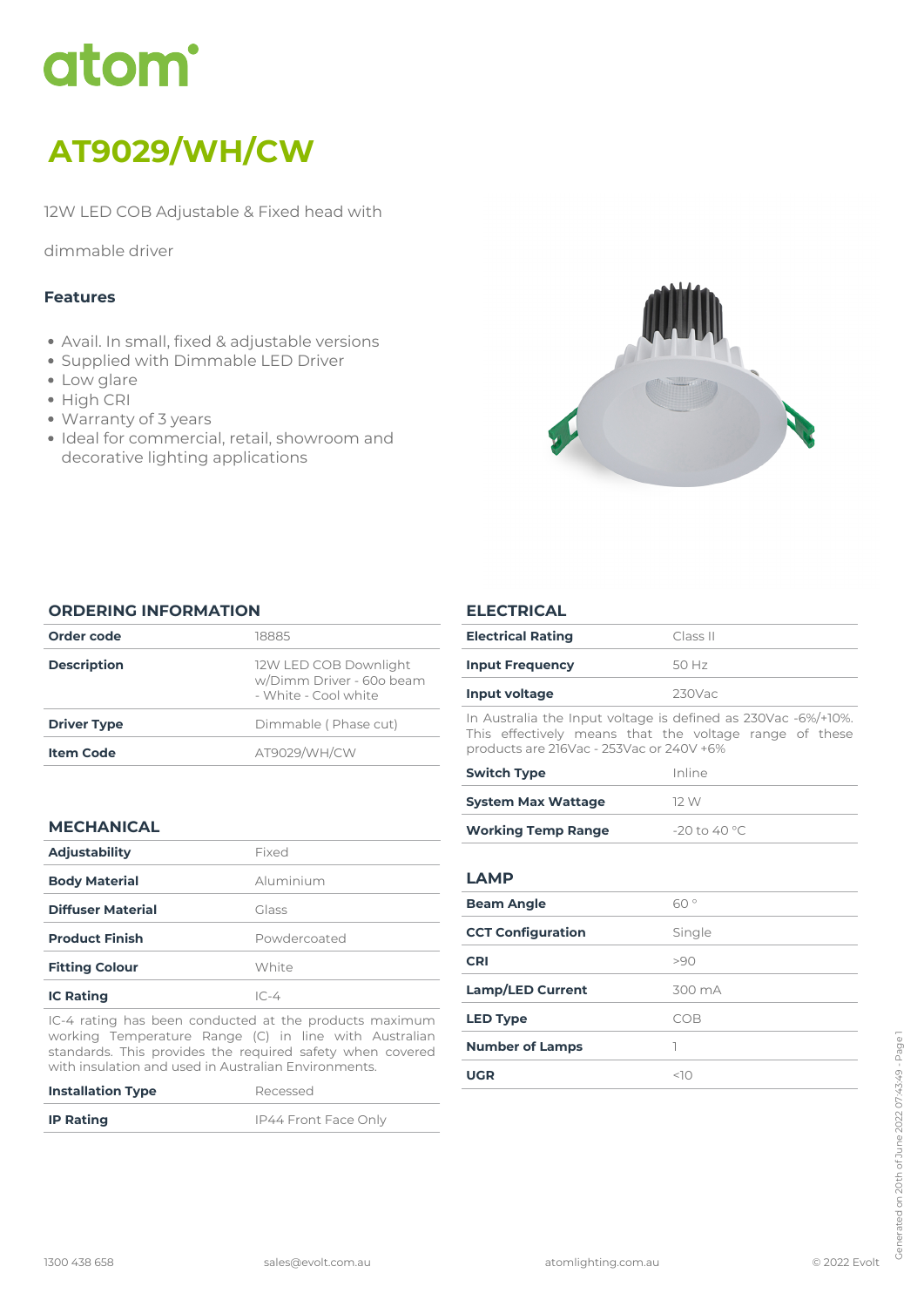## dtom

#### *LED LIFETIME*

| 54000 hrs |  |
|-----------|--|
|           |  |
|           |  |

*This is the Reported LED Lifetime in Hours based on TM-21. Atom does not list the projected or calculated LED lifetime, which is normally longer as TM-21 Addendum B explicitly states "The Calculated and Projected Lp(Dk) are not to be reported". This Lifetime refers to the life of a single LED however the system life is longer since the probability and binomial distribution of all LEDs in the system means that the average led is performing above the specification and compensates for the LEDs falling below.*

| <b>LED Lifetime Rating</b> | L70B10 (9k) |
|----------------------------|-------------|
| <b>TM-21 Test Hours</b>    | 9000 hrs    |

#### *COLOUR TEMPERATURE*

| <b>CCT</b>           | 4000 K     |
|----------------------|------------|
| <b>CCT Colour</b>    | Cool White |
| <b>System Lumens</b> | 885 lm     |
|                      |            |

*All photometric data has a tolerance of ±10%.*

#### *DRIVER*

| <b>Dimmable</b>          | Yes                                |
|--------------------------|------------------------------------|
| <b>Driver Included</b>   | Yes                                |
| <b>Integrated Driver</b> | No                                 |
| <b>Driver Type</b>       | Dimmable (Phase cut)               |
| <b>Wiring Type</b>       | Re-wireable Flex & Plug (2)<br>pin |

#### *WARRANTY*

| <b>Commercial Use Warranty</b> | 3 RTB (Total 3 Years)              |
|--------------------------------|------------------------------------|
| <b>Domestic Use Warranty</b>   | $3 (Yr)$ RTB                       |
| <b>Operational Lifetime</b>    | 50000 hrs                          |
| <b>VIP Warranty</b>            | 2 Onsite, 3 RTB (Total 5<br>Years) |

*VIP warranty is available to registered users and is subjected to additional terms and conditions.*

#### *DIMENSIONS*

| Cutout                  | 90 mm            |
|-------------------------|------------------|
| <b>Product Diameter</b> | $110 \text{ mm}$ |
| <b>Product Height</b>   | 86 mm            |

#### *LINE DRAWINGS*

#### *AT9029*





#### *AT9029/ADJ*





### *Ipart Approval Yes*

*ENERGY SAVINGS SCHEME*

| <b>REES Approval</b> | Yes |  |
|----------------------|-----|--|
| <b>VEU Approval</b>  | Yes |  |
|                      |     |  |

#### *COMPLIANCE*

| <b>Daily Use</b> |  |
|------------------|--|
|------------------|--|

*The Daily Use is the recommended time required to meet the product's design life. Installations can exceed this time, however the product design life will be reduced proportionally.*

*Daily Use 12 hrs*

|  | Standard |  |
|--|----------|--|
|  |          |  |

*Standards AS/NZS 60598.1 AS/NZS 60598.2.2 AS/NZS 61347.1 AS/NZS 61347.2.13 AS CISPR 15*